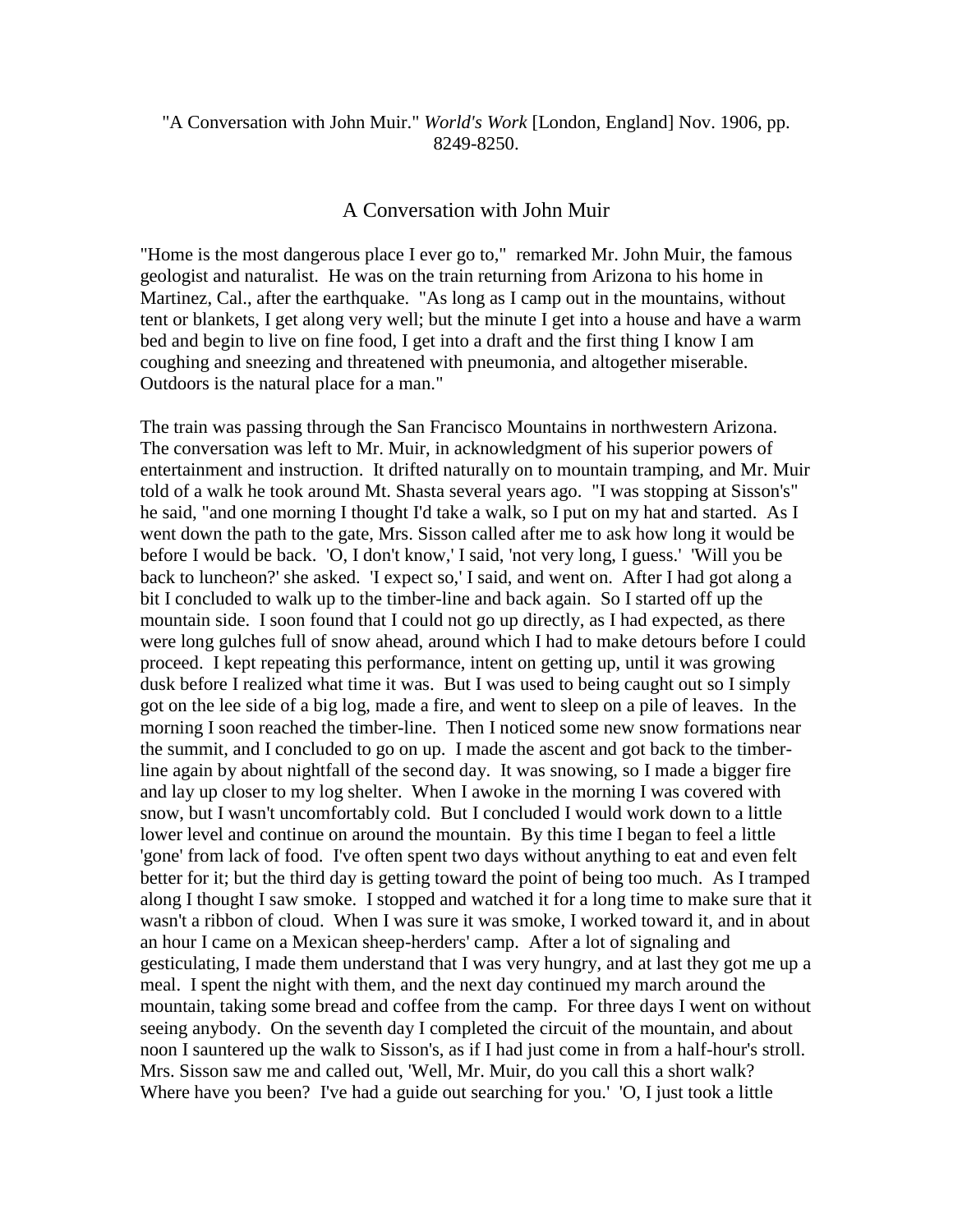walk: I went around the base of the mountain. But I got back in time for lunch, didn't I?' I had been gone seven days and had walked a hundred and twenty miles.

"But that is the way to enjoy the mountains. Walk where you please, when you like, and take your time. The mountains won't hurt you, nor the exposure. Why, I can live out for \$50 a year, for bread and tea and occasionally a little tobacco. All I need is a sack for the bread and a pot to boil water in, and an axe. The rest is easy."

Some one mentioned the "Boole," reputed to be the biggest "big tree."

"Yes," remarked Mr. Muir, "I measured it. I'd been fooled so often with yarns about these biggest trees that I wouldn't go until the engineer who had measured it told me himself that he had used a steel tape. Then I made a three days' journey to the tree. When I measured it, though, the most I could make its girth was fifty feet less than the engineer's figures. But I learned afterward that a lumberman who had helped him had held out that much slack of the tape as a joke. Later, when looking over some of my old note-books, I found memoranda on this very tree, which I had made years before.

"But," added Mr. Muir, "I would go three times around the world to see a tree as big as they said that was."

Then the subject branched off. Later Mr. Muir told of a trip which he and Professor Sargent of Brookline, Mass., took together to study trees in Siberia. "We went out there and saw them all right, and then I wanted to see the Cedars of Lebanon that old Solomon used to build the temple. So while Professor Sargent went back to Petersburg I ran down that way, but was headed off by the smallpox quarantine at Joppa. To fill in the time I went over in the Transcaucasus to see some American copper concessions that are being worked there. When I got back to Constantinople the quarantine was still on, and I took a run up the Nile to see Assouan and the old temples at Karnak. Then I came back and went into Palestine, and saw the Cedars of Lebanon at last. Then Professor Sargent came along, and we went through the Red Sea together, and around to India. I had always wanted to get into the high Himalayas, so I took six weeks to go back into them about 600 miles. After I got back to Calcutta I decided to see some of the trees in Ceylon, and that took several weeks. Then we went on around to Hong Kong. I had a letter from President Roosevelt to Conger at Peking, but when we got to Hong Kong I didn't want to get into the hot, dusty city, so I told Sargent to take the letter and go on up there. 'Why don't you want to go?' says he. 'O, there aren't any trees there.' 'Well, where are you going, then?' he says. 'Never you mind,' says I. 'You go ahead. I'm going to buy a map of the world and figure out a little trip.'"

That "little trip" was to Australia, and included a 2,600-mile excursion into the interior by rail, boat, stage, and afoot, solely to see the great eucalyptus forests. "And," concluded Mr. Muir, "I'd have gone on from there to Chile, to see the *Araucaria imbricata,* if I hadn't found out that the nearest way was to go back home to San Francisco and start over again.